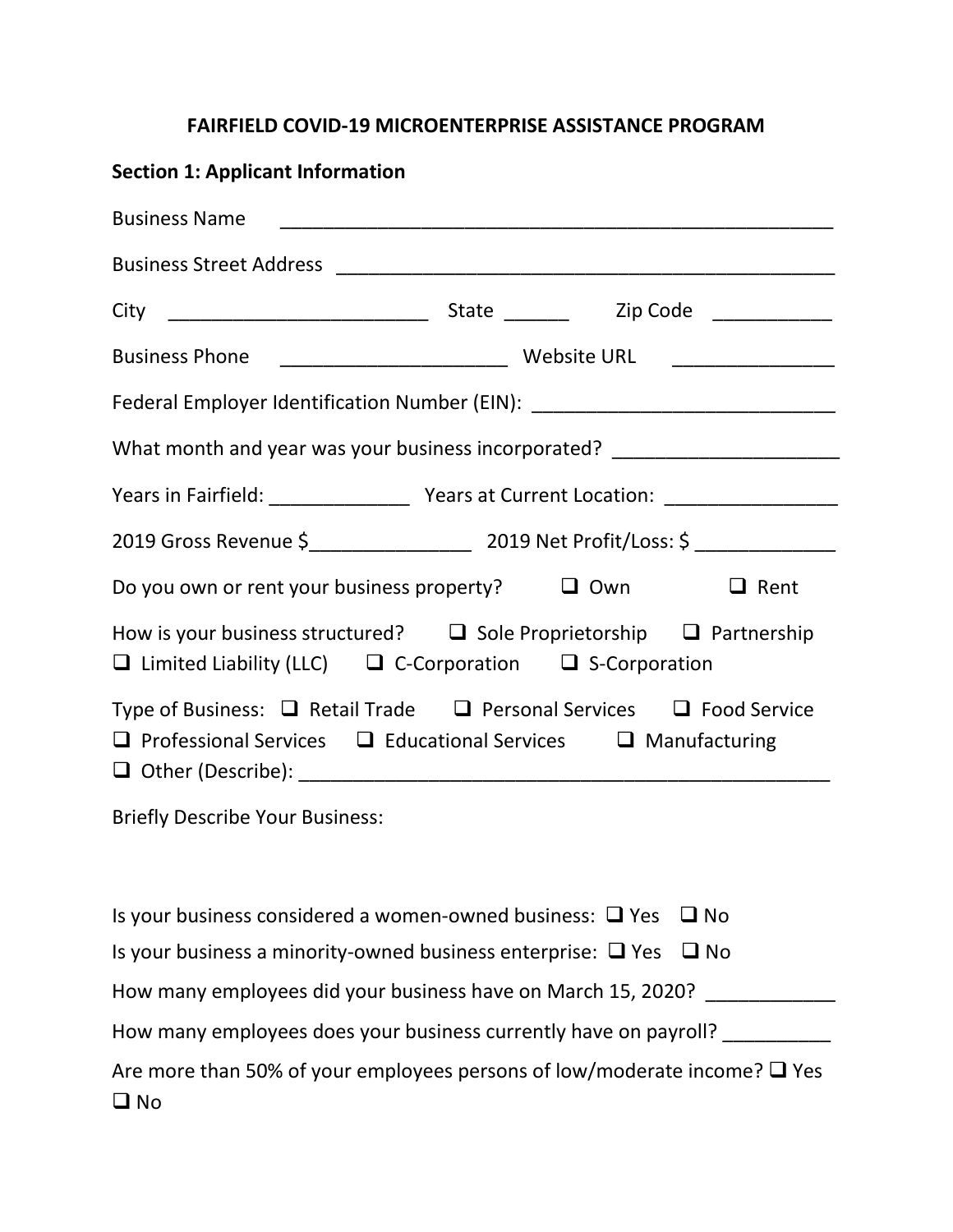## **Section 2: Owner Information**

Please list all owners below and percentage of business ownership.

| Owner 1 Name                                                                           |  |  |  |  |
|----------------------------------------------------------------------------------------|--|--|--|--|
| Owner 1 % Business Ownership: _____________ Owner 1 SSN: _______________________       |  |  |  |  |
| Owner 1 Phone _________________________________ Owner 1 E-Mail: ________________       |  |  |  |  |
| Is Owner 1 a person of low/moderate income? $\Box$ Yes $\Box$ No                       |  |  |  |  |
|                                                                                        |  |  |  |  |
| Total household income for the most recent calendar year: $\oint$                      |  |  |  |  |
|                                                                                        |  |  |  |  |
| Optional:                                                                              |  |  |  |  |
| Owner 1 Ethnicity (check one): $\Box$ Hispanic or Latino $\Box$ non-Hispanic or Latino |  |  |  |  |

|                           |  | Owner 1 Race (check all that apply): $\Box$ White/Caucasian $\Box$ Black/African |  |
|---------------------------|--|----------------------------------------------------------------------------------|--|
|                           |  | American $\Box$ Asian $\Box$ American Indian/Alaskan Native $\Box$ Native        |  |
| Hawaiian/Pacific Islander |  |                                                                                  |  |

| <b>Owner 2 Name</b>                                                                                                                                                         |  |  |  |
|-----------------------------------------------------------------------------------------------------------------------------------------------------------------------------|--|--|--|
| Owner 2 % Business Ownership: ____________ Owner 2 SSN: ________________________                                                                                            |  |  |  |
| Owner 2 Phone ________________________________ Owner 2 E-Mail: _________________                                                                                            |  |  |  |
| Is Owner 2 a person of low/moderate income? $\Box$ Yes $\Box$ No                                                                                                            |  |  |  |
| If yes, how many persons reside with you?                                                                                                                                   |  |  |  |
| Total household income for the most recent calendar year: \$                                                                                                                |  |  |  |
| Optional:                                                                                                                                                                   |  |  |  |
| Owner 1 Ethnicity (check one): $\Box$ Hispanic or Latino $\Box$ non-Hispanic or Latino                                                                                      |  |  |  |
| Owner 1 Race (check all that apply): $\Box$ White/Caucasian $\Box$ Black/African<br>American □ Asian □ American Indian/Alaskan Native □ Native<br>Hawaiian/Pacific Islander |  |  |  |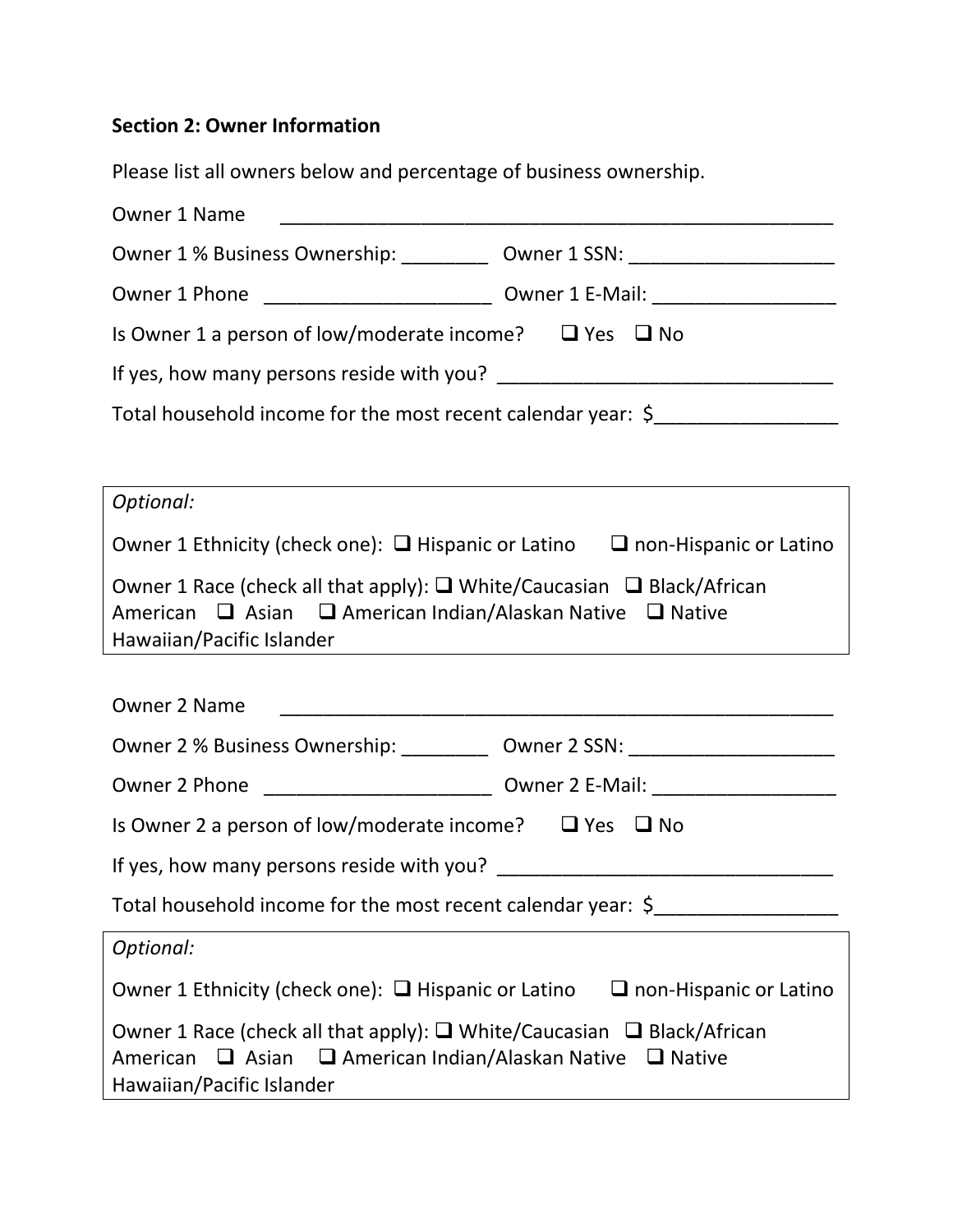## **Section 3: Underwriting**

Were you and your business current on all tax obligations to the Internal Revenue Service, the State of Connecticut and the Town of Fairfield as of March 15, 2020?

 $\Box$  Yes  $\Box$  No If no, please explain:

Have you applied for any funding from federal programs such as the Payroll Protection Program (PPP) or SBA Economic Injury Disaster Grant/Loan Program related to the current pandemic and disaster declaration?  $\Box$  Yes  $\Box$  No

Have you been approved or received any funding to date from federal or state relief programs related to the pandemic and disaster declaration?

 $\Box$  Yes  $\Box$  No If yes, please provide details as to program and amount:

Please describe the impact of COVID-19 on your business:

Funds being requested? **Example 2** and the set of the set of the set of the set of the set of the set of the set of the set of the set of the set of the set of the set of the set of the set of the set of the set of the set

How will you use those funds to help your business respond to COVID-19?

Will this assistance help you retain jobs?  $\Box$  Yes  $\Box$  No